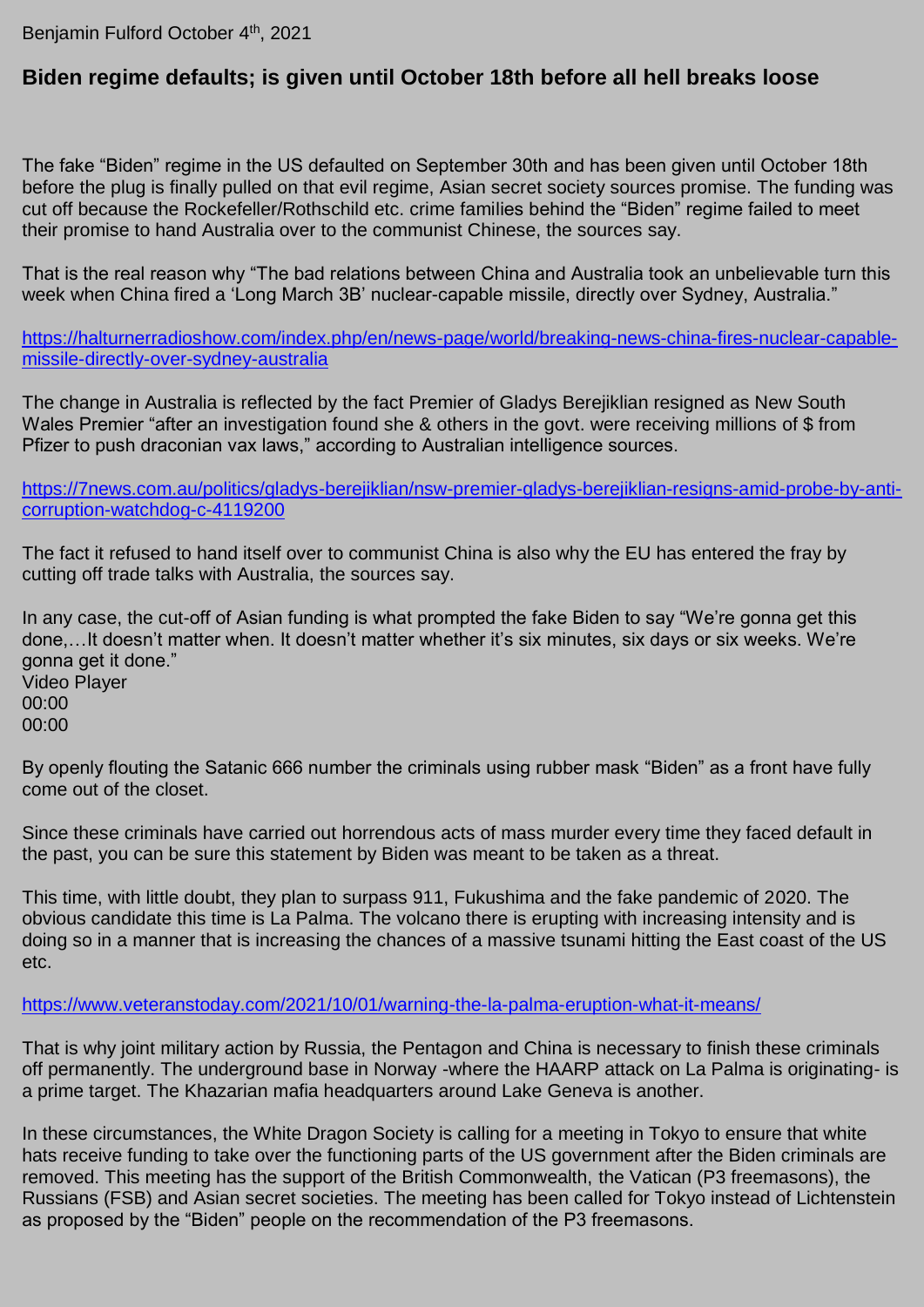Also, to keep up the pressure on the Khazarian mafia, a White Dragon Society representative had a meeting last week with a Mr. K, one of the top assassins of the Japanese underworld. Mr. K is known for chopping people's fingers off one knuckle at a time until he gets the information he needs. He then wraps the bodies in lead and dumps them into the ocean, according to colleagues. In any case, Mr. K said the Black Dragon Society faction he was affiliated with has decided to

ally itself with the WDS. The WDS subsequently gave Mr. K a list of the top Khazarian mafia agents in Japan. Mr. K promised he and his men would "look into this."

The WDS also had a meeting last week with right-wing groups who have to ability to mobilize other factions of the Japanese underworld. This means the vaccine mafia in Japan is now doomed.

The selection of Fumio Kishida as Prime Minister of Japan was a part of this change. We can now reveal that we deliberately seemed to support Takaishi Sanae as Prime Minister in order to confuse the Khazarian mafia about her loyalties. Takaishi was supposed to be selected to cover up crimes by former Prime Minister Abe Shinzo. This included Tokyo Olympics corruption and the creation of a biological warfare laboratory disguised as a veterinary school.

The right-wing group, which has strong connections to Taiwan, also said that a massive Taiwanese underground base in China had been flooded recently "killing tens of thousands of Taiwanese generals and soldiers." This is certainly related to a CIA report that a base under the Three Gorges dam that had been mining crypto-currency was destroyed. The Chinese government partially confirmed this by issuing a complete ban on all cryptocurrency trading.

The Chinese are also battling the KM in many other ways. The crackdown on mega-stars, for example, is designed to thwart the KM tactic of using "celebrities," to manipulate public opinion. The Chinese are also cracking down on attempts to launder KM fiat funny money into China via US stock market hand-outs to Chinese high tech companies. They are also cracking down on attempts to turn Chinese men into effeminized wimps, as has happened in Japan and much of the West.

[The Disappearance Of Chinese Megastars Is A Harbinger Of Another Cultural Revolution Underway](https://thefederalist.com/2021/10/01/the-disappearance-of-chinese-megastars-is-a-harbinger-of-another-cultural-revolution-underway/)

This information sent by CIA East Asia is almost certainly related:

Evergrande (3333 HK) and Evergrande Property Services (6666 HK) stock trading halted in Hong Kong. "Trading in the shares (stock code: 03333) of China Evergrande Group (the Company') will be halted at 9:00 a.m. today (4/10/2021). Accordingly, all structured products relating to the Company will also be halted from trading at the same time.

It's highly likely that Evergrande's offshore bondholders will be wiped out. This includes all the foreign banks that have bought multiple \$10's of billions of the bonds.

MI6 and the real James Bond types are also on the warpath against the KM. "The Pandemic was a dirty bomb set off by the Rothschild mob of thugs. If the Jews don't hang them all, we will" MI6 sources promise.

The "Pandora papers" release revealing offshore deals and assets of more than 100 billionaires, 30 world leaders and 300 public officials was a part of this offensive, MI6 says.

[https://www.theguardian.com/news/2021/oct/03/pandora-papers-biggest-ever-leak-of-offshore-data](https://www.theguardian.com/news/2021/oct/03/pandora-papers-biggest-ever-leak-of-offshore-data-exposes-financial-secrets-of-rich-and-powerful)[exposes-financial-secrets-of-rich-and-powerful](https://www.theguardian.com/news/2021/oct/03/pandora-papers-biggest-ever-leak-of-offshore-data-exposes-financial-secrets-of-rich-and-powerful)

<https://www.chron.com/news/article/Key-findings-from-the-Pandora-Papers-investigation-16506082.php>

"The Pandora papers are a very firm warning from us that whilst the civilian population around the world live under the thumb of world fascism, we will only remain quiet for so long and nobody is above the law. We know all about what is going on in the world and are well able and prepared to deal with this…a lot of trees and a lot of rope are needed but we are not one bit afraid of using this," they say.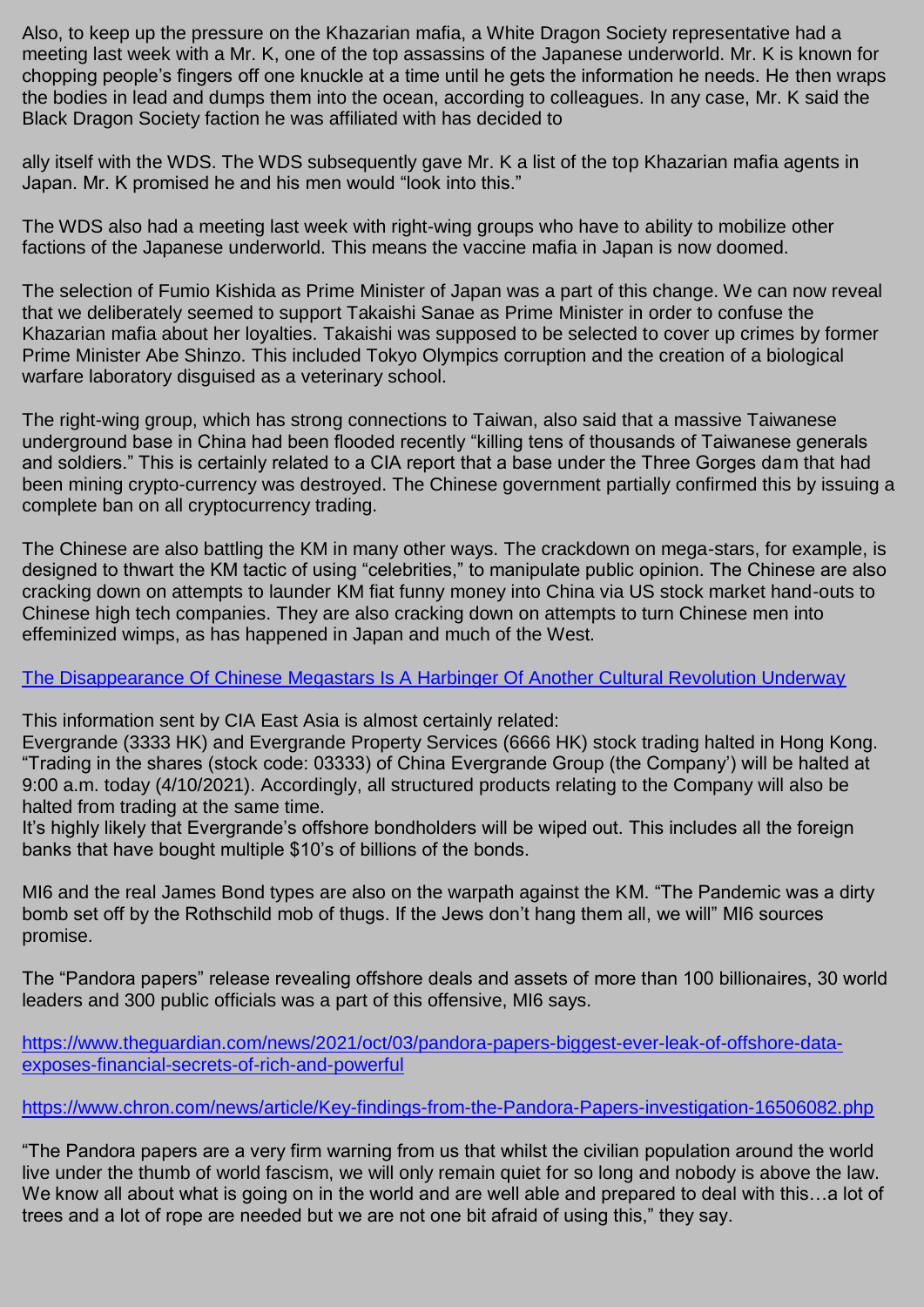The release of the Nuremberg trial files last week was meant as a reminder that justice for high-level criminals was sure to come this time, just as it did after World War II, Mossad sources say.

<https://www.disclose.tv/files-of-the-nuremberg-trials-published-online/>

At this link, for example, you can find a list of 40 "billionaires" who will all be summarily executed for profiteering from the fake Covid pandemic.

[https://www.forbes.com/sites/giacomotognini/2021/04/06/meet-the-40-new-billionaires-who-got-rich](https://www.forbes.com/sites/giacomotognini/2021/04/06/meet-the-40-new-billionaires-who-got-rich-fighting-covid-19/?sh=6532f45117e5)[fighting-covid-19/?sh=6532f45117e5](https://www.forbes.com/sites/giacomotognini/2021/04/06/meet-the-40-new-billionaires-who-got-rich-fighting-covid-19/?sh=6532f45117e5)

Also, to understand we really are dealing with pedophile criminals here is actual proof of child trafficking. A cargo plane that took off from South Sudan was inspected by customs officers during a stopover in Niger. They discovered hundreds of abducted children in a cargo plane that was on the way to Spain. In the video, the officials are saying the children were destined to be sold to pedophiles or used for organ transplants. Notice the crew are being taken away in matching bracelets.

Video Player 00:00 00:00

The KM of course is fighting back every way they can. For example, they are using propaganda mouthpieces like CNN to threaten to shut down world trade unless everyone is vaccinated. "The International Chamber of Shipping (ICS) and other industry groups warned of a 'global transport system collapse' if governments do not restore freedom of movement to transport workers and give them priority to receive vaccines recognized by the World Health Organization."

<https://edition.cnn.com/2021/09/29/business/supply-chain-workers/index.html>

We also see reports such as this: "a supply crunch is morphing into a full-blown crisis featuring a shortage of energy, labor and transport from Liverpool to Los Angeles, and from Qingdao to Queensland."

[https://www.theguardian.com/business/2021/oct/02/supply-chain-world-economy-energy-labour-transport](https://www.theguardian.com/business/2021/oct/02/supply-chain-world-economy-energy-labour-transport-covid)[covid](https://www.theguardian.com/business/2021/oct/02/supply-chain-world-economy-energy-labour-transport-covid)

We further see many panicky headlines like "Gas Crisis Hits Food as Giant Dutch Greenhouses Go Dark."

[https://www.bloombergquint.com/onweb/your-tomatoes-may-cost-more-as-gas-prices-hit-dutch](https://www.bloombergquint.com/onweb/your-tomatoes-may-cost-more-as-gas-prices-hit-dutch-greenhouses)[greenhouses](https://www.bloombergquint.com/onweb/your-tomatoes-may-cost-more-as-gas-prices-hit-dutch-greenhouses)

Of course, these are all BS excuses for bankruptcy.

Speaking about excuses, Senior Fed Economist Jeremy Rudd last week said "the primary role of mainstream economics in our society is to provide an apologetics for a criminally oppressive, unsustainable, and unjust social order."

[https://www.bloomberg.com/news/articles/2021-09-24/fed-economist-bemoans-criminally-oppressive](https://www.bloomberg.com/news/articles/2021-09-24/fed-economist-bemoans-criminally-oppressive-social-order)[social-order](https://www.bloomberg.com/news/articles/2021-09-24/fed-economist-bemoans-criminally-oppressive-social-order)

This is a sign the brainwashed middle managers of the KM Babylonian debt slavery system are waking up and rebelling.

That is why the KM is also trying to escape justice by trying harder than ever to start their long-wished-for World War III. For example, they are now encouraging the Iranian slave leaders to try to start war. That is why Iranian foreign ministry spokesman Saeed Khatibzadeh told the major Israeli national Hebrewlanguage daily newspaper Maariv that "the war with Israel has already begun."

The Iranian slave leadership is also now trying to foment war with Azerbaijan.